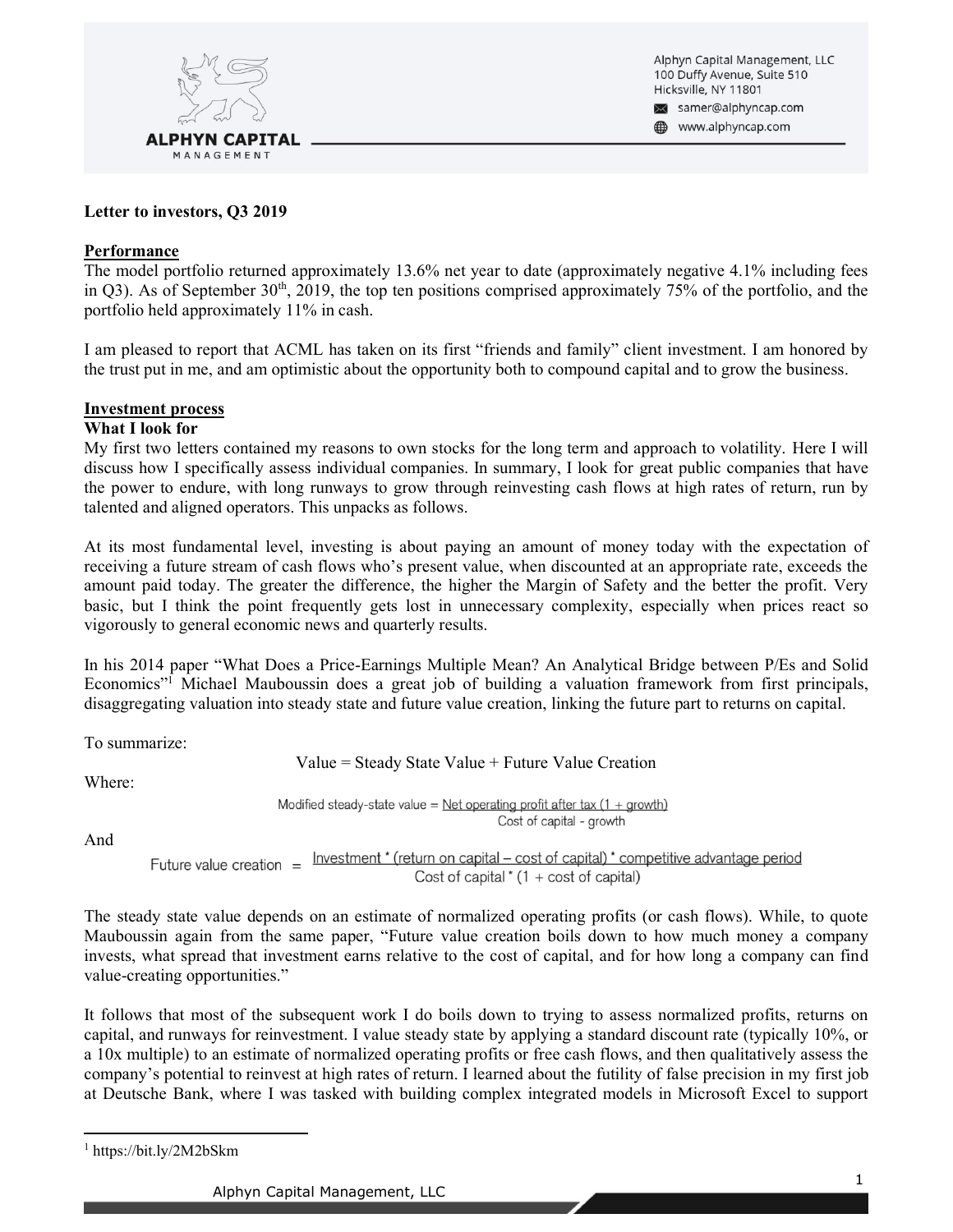valuations for public company mergers or capital markets raises. I was required to develop multiple detailed scenarios with clusters of assumptions to present a range of potential valuations. However, a model could be made to spit out almost any valuation depending on the choice of assumptions (e.g. margins, growth rates), and was frequently less useful than a back of the envelope valuation done by an experienced senior banker. It is more effective to keep things simple, and base a valuation on a handful of well thought out key value drivers.

Mauboussin's steady state  $+$  future value has a nice parallel with one of my favorite case studies by Alice Schroeder, who wrote the book "Snowball" on Warren Buffet. She describes an investment Buffet made in Mid-Continent Tabulating Company in which he figures out the 1-2 factors that determine the success of an investment, and then looks for a "15% day one return [discount to steady state], an then it compounds from there [future value]. $"^{2}$ 

In order to estimate normalized operating profits or cash flows I develop a thorough understanding of the business, especially its value proposition to customers (how important its services or products are to customers), the nature of its revenue streams (how it gets paid, whether the revenues are recurring), and whether it has pricing power. Frameworks such as Porter's Five Forces (competitive rivals, potential new market entrants, suppliers, customers, and substitute products) prove helpful in this effort.

I also spend time assessing a company's economic moat, the presence of which gives me more confidence in the sustainability of cash flows. The major categories are a) cost advantages: such as unique assets/location, scale economics, dominant niche; b) intangible assets: such as brands, search costs, patents, licenses; c) switching costs: such as money, time, risk; and 4) network effects.

While moats are assessed qualitatively, they also have to be reflected in the numbers. For example, I want to see margins expand as revenues grow to justify the presence of economies of scale, and I want to see that a company holds onto customers for years to assert switching costs. Ultimately, I want to see extended periods of high returns on invested capital to believe in the presence of a moat.

And finally, I assess management's strategy to determine the company's runway for reinvestment. It is difficult to understate the importance of having the right people making both operating and capital allocation decisions at the company. For this I look to managements' long term paper record of performance, decisions they took, and investments they made.

The fact is, insiders know more about what is going on inside a company than public investors ever could, even with extensive due diligence and the proliferation of alternative data sets – these can be very helpful, but at best are clues to what is really happening. I learned this lesson a number of times while on the board of closely held family businesses where we exerted a large amount of control but later discovered that, despite receiving extensive monthly reports comprising financials and management commentary, the board only heard a sanitized summary of events. It was only when I attended weekly sales meetings with department heads, or became directly involved with an operational project, that I learned about real issues, roadblocks, customer opinions, or indeed opportunities. It follows that information has been significantly abstracted by the time it reaches public shareholders.

I therefore take a "trust but verify" approach. I want to see management articulate a clear and realistic plan, especially during times of distress, that goes beyond pandering to the market's need for quarterly guidance. More importantly, I want to see them execute against the plan. Time and again I have noticed that this has a significant impact on results. Seeing management make open market purchases can give clues as to their belief in the plan. Managements who exhibit a stunned "deer in headlights" behavior, and focus on excusing problems rather than fixing them, produce suboptimal outcomes. As Lee Kuan Yew<sup>3</sup> says "The acid test is in performance, not promises." Finally, I look to management's treatment of shareholders, and carefully read the proxy statements to understand financial incentives and alignment of interests.

<sup>2</sup> https://www.youtube.com/watch?v=PnTm2F6kiRQ

<sup>&</sup>lt;sup>3</sup> Singapore's first Prime Minister, governing for three decades, and recognized as the nation's founding father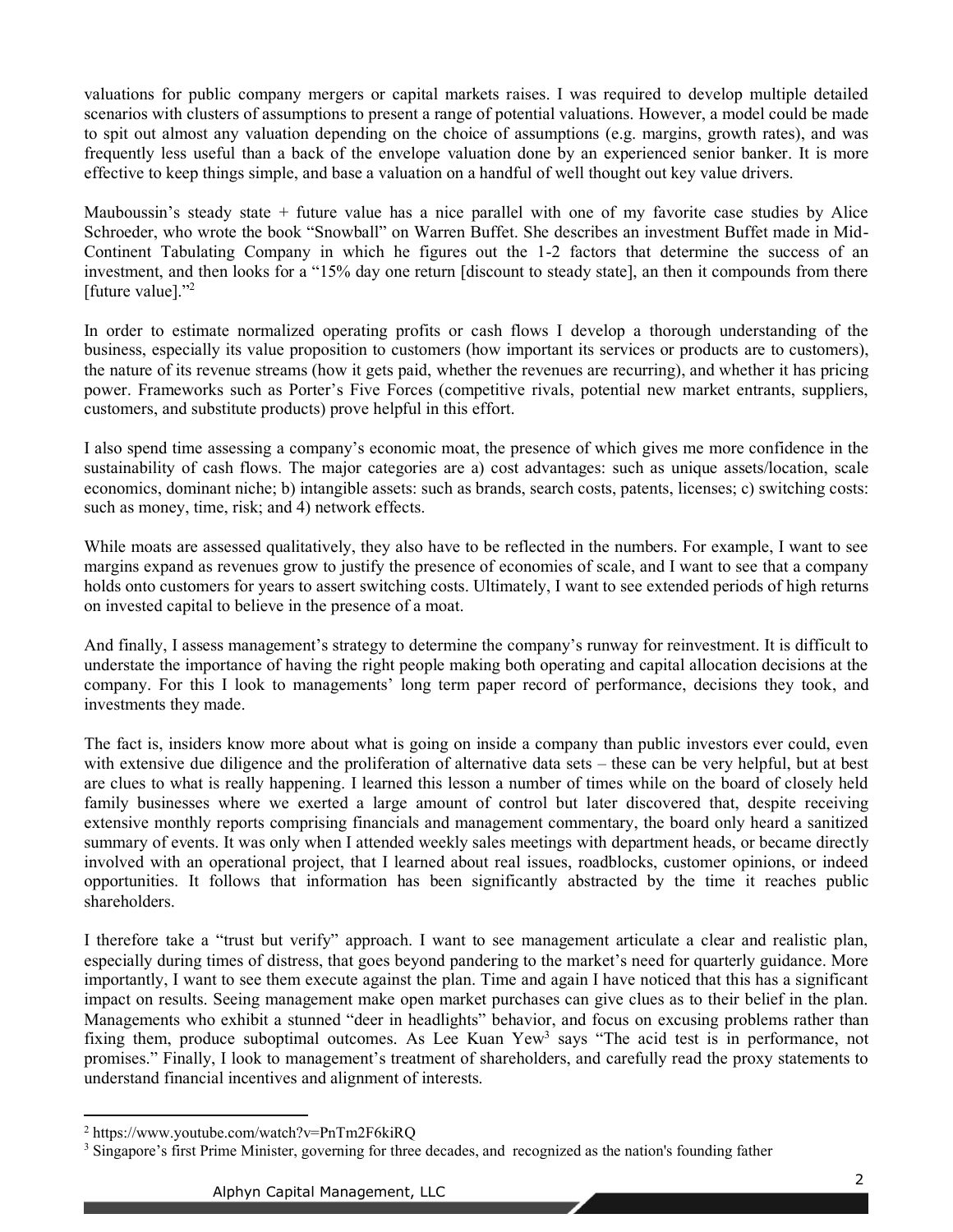Finding high quality companies that are trading at discounts to their intrinsic value is not easy, especially for steady, predictable businesses, which are therefore easier to forecast. Expressed differently, markets are mostly efficient. However an area where they tend not to be quite so efficient is when there is some complexity in ownership structure. Holding companies and tracker stocks, for example, often trade at steep discounts to their holdings. I sometimes like these situations because they provide a way to own a good business with a greater Margin of Safety. One caveat: I believe it is risky to buy primarily with the expectation of a rapid narrowing of discounts, as they can persist for some time, and it is important to consider the capital allocation skills and motivations of managements or controlling shareholders in such situations.

As of the end of Q3, the portfolio held significant positions in companies trading at discount to their holdings  $-$ EXOR, GCI Liberty, Naspers/Prosus, Oaktree Specialty Lending, and Quarterhill. To re-use the Exor example, the share price is  $\epsilon$ 61 while the Net Asset Value is  $\epsilon$ 88.9<sup>4</sup> (of which approximately 2/3rds is publicly quoted and not subject to interpretation). This discount of 30% may take a while to close, but seems illogical to me when applied to a well run business that (in my opinion at least) has proven adept at creating shareholder value. Two other examples are discussed in the sections on GCI Liberty and Naspers later in this letter.

I will end this section by mentioning time horizons. When one's approach is based on assessing the present value of cash flows extending far into the future, the influence of quarterly earnings beats/misses and near term economic news is naturally diminished. Quarterly numbers have their place insofar as they provide more information to reinforce or disprove a long-term thesis. Later I discuss how quarterly fluctuations revealed flaws in my understanding of Calloway's Nurseries, following which I exited the position. But their short-term fluctuations are less important in and of themselves. The longer one owns a business, the more information one obtains, good or bad. Occasionally this will cause me to change my mind. As I weed out the disappointments and hold onto the gems, my expectation is the portfolio will be upgraded continually with a select few superior businesses that will be given time to compound.

#### **Process**

A question I have been asked a number of times is "how do you source proprietary investment ideas?" It is important to apply a pragmatic, repeatable, and disciplined process to investing that still has enough flexibility to adapt to opportunities. It starts with having a good idea of the type of company I am looking for, and then having a process to filtering rapidly the universe of 10,000+ stocks into a shortlist of higher potential prospects where I can efficiently focus my energies.



<sup>4</sup> As of June 30, 2019, from Exor Interim report 2019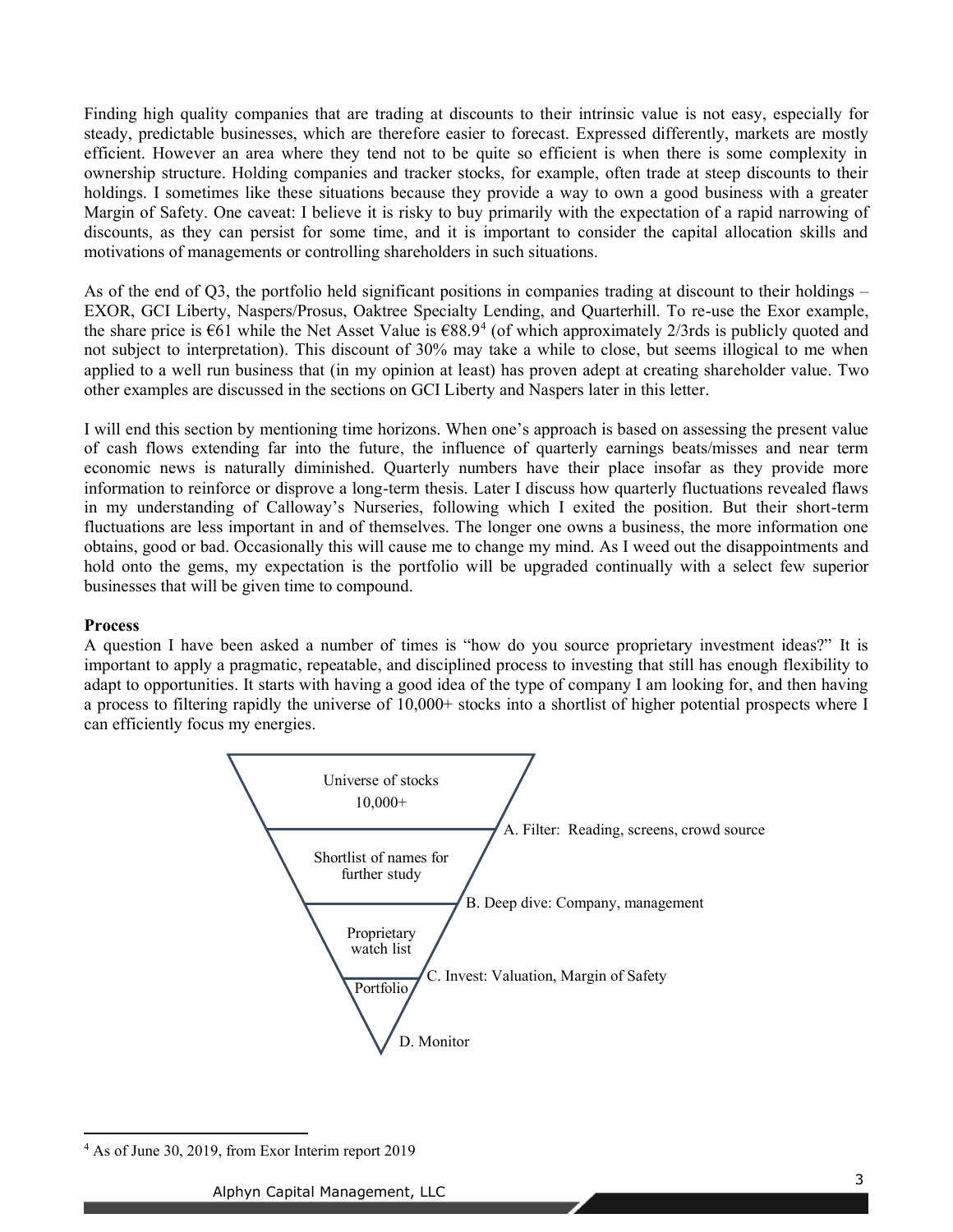A. Filter: I generate ideas through reading broadly and running my own screens on factors such as ROIC, insider ownership, margin stability, FCF generation and other factors. These are simply tools to help me come up with a shortlist for further study. I also speak with trusted and successful friends and exchange ideas.

Today there is an absolute plethora of ideas freely published by a large army of funds and sophisticated individuals across all market caps. One need only look at Manual of Ideas, Microcap Club, Value Investors Club, Value Investors Insight, Seeking Alpha, Sumzero, numerous blogs, a host of investor conferences held throughout the year, and quarterly hedge fund letters to understand the scope of this. This makes it much harder to discover an under-followed gem. I do not think this is a major problem, as different investors have different objectives, sources of alpha (e.g. Fuller's three sources of alpha: informational, analytical, behavioral),<sup>5</sup> and time horizons; which means one can still profit from a known story. So while there will always be weight given to sourcing proprietary deal flow, it also makes sense to leverage the aforementioned army of analysts on the internet to "crowd source" pre-vetted names to add to the shortlist.

B. Deep dive: I apply the methods discussed in the preceding section in my search for potential compounders. I read SEC filings (or equivalent for non-US companies), go through presentations, transcripts, and news articles on the company or its industry. Once I have built up an understanding of the business, I sometimes speak to management or at the very least the IR department to try and fill in any gaps in my understanding. At that point I also try and find other articles or reports on the company, paying special attention to disconfirming points of view that highlight problems I might not have been aware of that can prevent me from making a mistake. I also make liberal use the "too hard" bucket and pass on an idea if assessing it proves too difficult.

C. Invest: I often find companies that are cheap but unattractive, or companies that I really like but are too expensive. The former are discarded (but hopefully the increased knowledge from studying them remain), while the latter are added to my watchlist. When the price of one of the businesses in the watchlist becomes attractive, I am ready to move quickly to include it in the portfolio.

D. Monitor: I look continually to validate and justify a company's inclusion in the portfolio, updating my understanding as new information comes out. I also view the continba process of adding high quality companies to the watchlist as an integral focus of the process.

## **Discussion on a selection of portfolio positions with an average weight over 1%:**

There was one exit this quarter and no additions. Positions with an average weight over 1% of the portfolio in the quarter were: Alliance Data Systems Corp., Burford Capital Ltd., Calloway's Nursery Inc., CarMax Inc., CRH Medical Corp., Crossroads Systems Inc., Exor NV, Fairfax Financial Holdings Ltd., GCI Liberty Inc., Naspers Ltd., Oaktree Specialty Lending Co., Onesoft Solutions Inc., Prosus NV, Quarterhill Inc., Tencent Holding Ltd., Viemed Healthcare Inc., and Wandisco Plc.6

## **Calloway¶s Nursery Inc. - exit**

I exited Calloway's in Q3 2019, largely because I became increasingly uncomfortable with the company's lack of detailed disclosure, especially following a period of significant swings in operating performance with no explanation.

Calloway's Nursery is a small cap company that owns a chain of garden stores in Dallas and Texas. 3K, a family office owned by one of the former founders of ValueAct, won control of the company through a proxy battle or in 2016. My thesis was that Calloway's was undervalued for a company that generated strong and stable cash flows, rewarded shareholders with special dividends, and was under the control of a sophisticated shareholder who was focused on rationalizing the company's valuable real estate portfolio to maximize value (for example selling a store in a premium location and using the proceeds to purchase two locations and pay down debt). My belief is

<sup>5</sup> https://bit.ly/2owbMbJ

 $6$  There is no assurance that any of the securities discussed herein will remain in an account's portfolio at the time you receive this report or that securities sold have not been repurchased. It should not be assumed that any of the securities transactions or holdings discussed were or will prove to be profitable. See "Disclaimers" at the end for more details.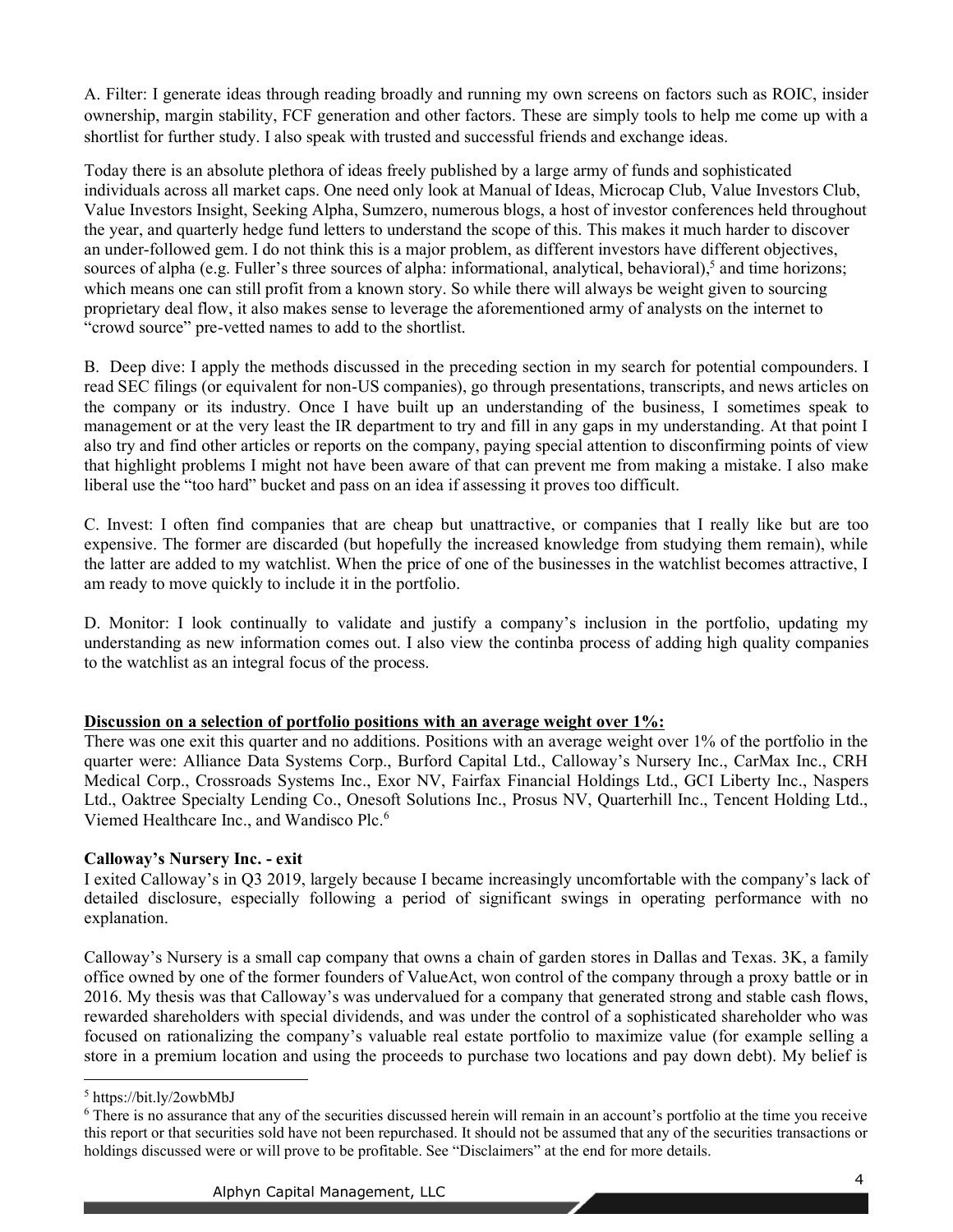that stable companies, when purchased at undemanding valuations, can often produce good returns even though they operate in unsexy industries.

However, the company has fewer than 300 shareholders and so can avoid most of the SEC's reporting requirements. It limits disclosures to 3-page summary financial reports each quarter with no notes, discussion, further breakdown, or commentary. The problem with this became evident to me, albeit belatedly, when the company reported a 21% drop in year-over-year Q1 revenues, and a swing from 16% operating margins to a loss. This clearly busted my thesis that the company generated stable cash flows. Even though the company had a strong rebound in Q2 (this is a seasonal business), investors were left to guess as to the reasons. I can tolerate short term operating fluctuations provided I am able to develop a view as to whether difficulties are likely to be temporary. In this case, while I knew the company was opening new stores, and could see new line items for ³Capital Leases´ on the balance sheet, I had no idea if the deterioration in numbers was due to benign reasons, for example, new location start up dynamics, the temporary impact of weather/rain, or more serious reasons such as competition. Furthermore, I could not tell if the rebound was due to an improvement in the core business, or simply because the company had expanded stores, thereby adding new income streams which masked further deterioration on a same store basis. The company does not maintain investor relations and is unresponsive to shareholder questions.

This situation is not compatible with my goal of aligning with defensible businesses run by operators who also treat minority investors as partners.

### **Alliance Data Systems**

ADS has two segments, the Card services division (85% of operating profit) and LoyaltyOne (air miles in Canada, 15% of operating profits). Card Services operates Private Label Credit Cards, which are store-issued cards that consumers can use only at the issuing store. While ADS manages its customers' card operations, such as receivable financing, bill processing, and delinquency management, its real strength is in driving customers' sales through targeted loyalty programs and marketing campaigns. It does this by signing long-term (5-15 year) contracts and integrating with and managing its clients' customer care and digital marketing activities, providing trained call center staff and data scientists who build detailed individual customer profiles to track shoppers' buying habit and preferences.

With its deep roots in the retail industry, ADS was formed in December 1996 through the merger of J.C. Penney's credit card processing unit and The Limited's credit card bank operation, the company has a large proprietary data set of consumer behavior, and is thus able to target highly relevant digital ads that drive additional consumer purchases. For example, when a consumer buys an item at a retail partner, they receive an email or are exposed to targeted display advertising suggesting a matching accessory or related item. This requires both SKU-level detailed data, and purchase behavior across different retailers. It would be financially prohibitive and operationally complex for customers to replicate these marketing activities, and few competitors possess equivalent data at the same level of granularity. ADS has a demonstrated ability to increase customer sales by 20-  $30\%$ ,<sup>7</sup> and a very sticky business (a "high switching cost" moat), as evidenced by retention rates of approximately 99% (excluding customer bankruptcies and sales), and multi-year Returns on Equity in the 30%+ range.

Card Services earns money like most other credit card companies, through interest and fees on credit card balances and late payments. A difference between it and general card companies is ADS is on a closed loop system, with no interchange fees to be paid by the customer (as charged by Visa and MasterCard). In fact ADS pays retailers a proportion of sales through a through a Revenue Share Agreement.

Sentiment on the company is currently quite negative for a plethora of reasons, most of it beginning in early 2016 when overall market sentiment turned against all things bricks and mortar, from traditional retailers to mall operators. ADS went from being a 20%+ per year growth story to a more pedestrian 8-10% as large legacy files were liquidated, such as Bon-Ton (liquidation, ~4.5% of receivables), Gander Mountain (bankruptcy), and Virgin

<sup>7</sup> Alliance Data Systems Q2 2019 earnings presentation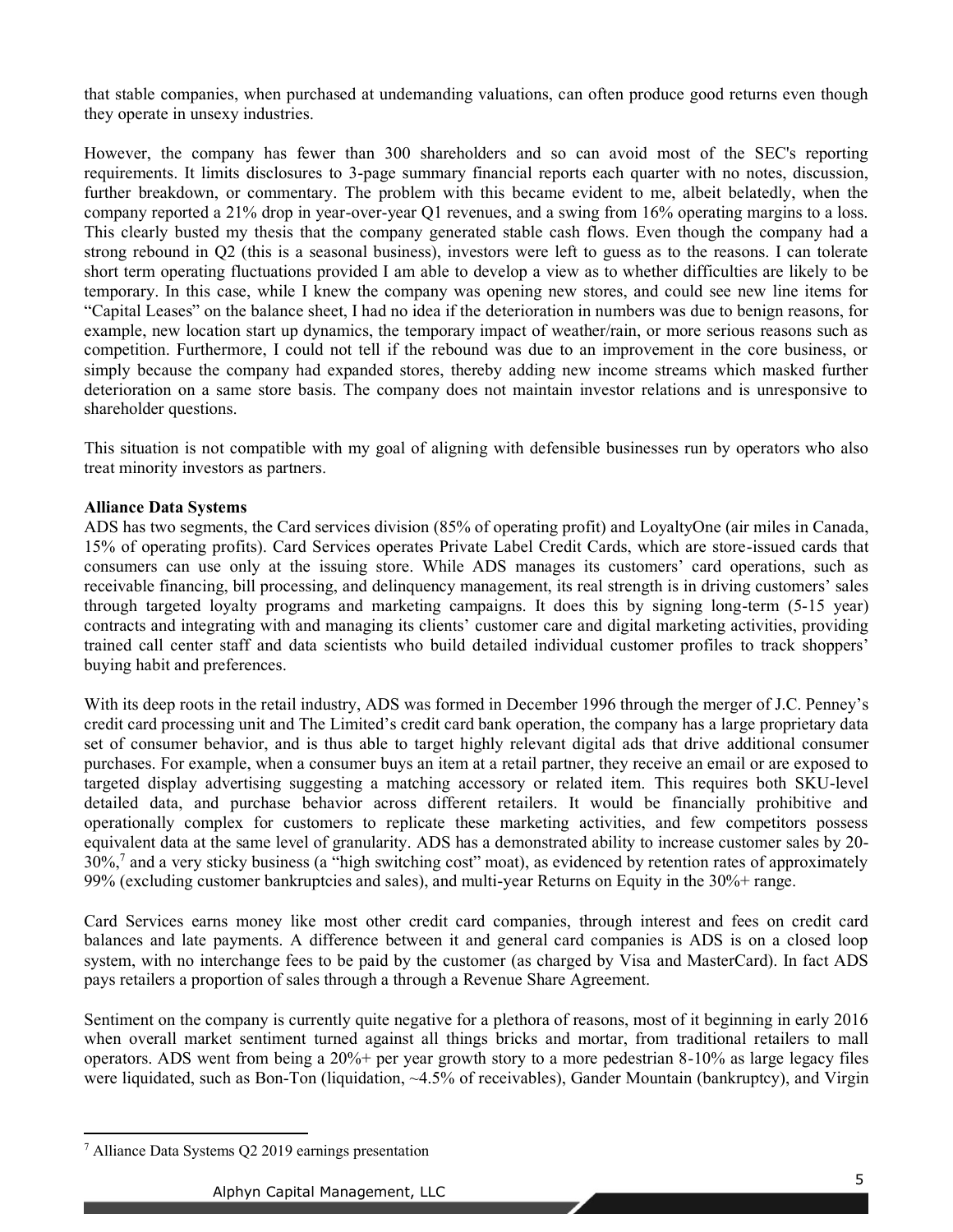America (bought by Alaska Air).<sup>8</sup> A series of own goals did not help, including repeatedly missing earnings guidance, and a poorly managed plan in 2016 to let LovaltyOne's air miles points expire that caused public outcry in Canada.<sup>9</sup>

More recently, in July 2019 ADS sold its underperforming Epsilon division to Publicis Groupe for \$4.4bn in cash and \$3.5bn after tax. Even though this was a decent price at approximately 10x operating profit, it was below the \$5bn figure that had been circulated in the press. <sup>10</sup> Former CEO Ed Hefferin's repeated comments throughout the sale process of "a great deal of interest" did not help matters. <sup>11</sup> The proceeds have been used to pay down \$2.4bn of debt with the remaining \$1.1bn earmarked for share buybacks. In July/August 2019, ADS ran a modified Dutch Auction for the initial \$750m portion of the buyback, and when they announced the tender had been oversubscribed at the lower end of the  $$144 - $162$  price range,<sup>12</sup> arbitrageurs had to quickly unwind positions, further impacting the price and sentiment.

So why am I still interested? ADS is still winning business at a rapid rate, its core business is still defensible and its services remain very much in demand. In 2018 and 2019 ADS signed agreements with Burlington Stores, Carter's, Houzz, Ikea, Interval International (vacation rentals), Sally Beauty Holdings, Sephora, The Children's Place, Ulta Beauty, and Wayfair amongst others. It is notable that many of these customers operate in more robust retail sectors, or are part of the new breed of e-tailers. The company is also proactively managing underperforming accounts, and has moved \$2bn of credit card receivables to "held for sale." Throughout this more difficult period, total receivables, net of those held for sale, still grew from \$13.5bn in December 2015 to \$17.6bn in June's 2019.

The company has clear line of site to \$20bn in receivables by end 2019, as new customers typically take 3 years from signing to fully ramp up as they sign on more consumer cardholders. Provided delinquencies remain in range, profits should scale in line. Longer term, the company sees a path to \$35bn in potential receivables.<sup>13</sup>

The business continues to be very profitable, generating \$1.3bn in Free Cash Flow<sup>14</sup> (a 20% yield on its \$6.3bn market capitalization), and with reported EPS of \$19, it trades a P/E ratio of only 6.5x. At these levels, provided the business is at least stable (an overly conservative viewpoint in my opinion) investors in ADS receive the entire market capitalization through cash flow in less than five years.

ValueAct Capital, the highly respected activist hedge fund that bought into ADS in 2016, installed a partner on the board and catalyzed the Epsilon sale,<sup>15</sup> remains a large shareholder and continues to make changes. CEO Ed Hefferin retired and Melissa Miller, President of Alliance Data Card Services since 2011 and widely credited with its success, has been promoted to CEO. Tim King, Card Services finance director has been promoted to group CFO.<sup>16</sup> The head of LoyaltyOne left and has not been replaced,<sup>17</sup> leaving the door open for its potential sale next, which would likely precipitate further buybacks which would be highly accretive at the current share price.

One of the things I do look out for in the medium term is ADS's competitive position in a rapidly changing fintech/payments competitive landscape. New companies such as Afterpay, an Australian consumer lending

<sup>8</sup> Transcripts from Q3 2018 earnings presentation and Deutsche Bank Technology conference 09/12/2018

<sup>9</sup> https://www.theglobeandmail.com/report-on-business/industry-news/marketing/air-miles-parent-company-backs-off-frompoints-expiration-plan/article33127263/

<sup>&</sup>lt;sup>10</sup> https://www.ft.com/content/ffeaf816-54ad-11e9-a3db-1fe89bedc16e

<sup>11</sup> https://www.bizjournals.com/dallas/news/2019/04/03/publicis-groupe-epsilon-alliance-data.html

<sup>&</sup>lt;sup>12</sup> Press release https://www.alliancedata.com/news/press-releases/press-release-details/2019/Alliance-Data-Announces-

Preliminary-Results-of-Modified-Dutch-Auction-Tender-Offer-Including-Proration/default.aspx

<sup>13</sup> Wolfe research presentation March 2019, p20

https://s23.q4cdn.com/525801907/files/doc\_presentations/2019/Wolfe\_Investor\_presentation\_final.pdf

<sup>&</sup>lt;sup>14</sup> Calculated as Operating Profits + deprecation  $\&$  amortization – cash taxes – cash interest – capital expenditures, as per company methodology on page 14 of ADS Q3 2016 investor presentation

<sup>15</sup> https://www.thestreet.com/story/14051791/1/alliance-data-valueact-deal-could-signal-split.html

<sup>16</sup> https://d18rn0p25nwr6d.cloudfront.net/CIK-0001101215/66390c26-4ff8-4a7c-a966-6c328e3571a6.pdf

<sup>17</sup> 8K filing https://d18rn0p25nwr6d.cloudfront.net/CIK-0001101215/6cd3a538-48be-4601-885a-7e518f989222.pdf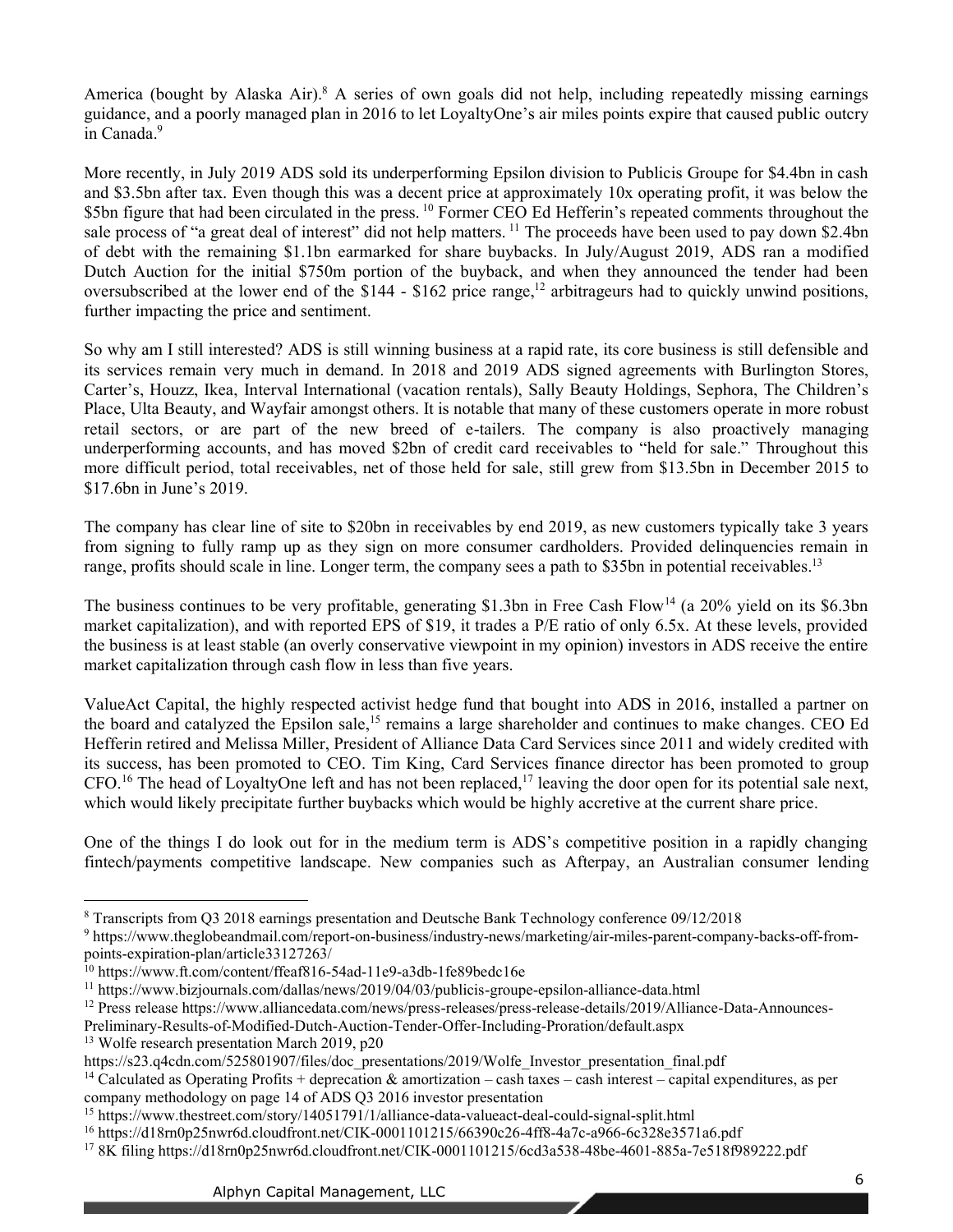company that lets shoppers pay for items in installments,<sup>18</sup> are rapidly gaining traction. These are only credit and not marketing solutions  $-$  they do not integrate with customers' inventory systems to obtain the SKU-level data, for example. Nevertheless, details of how ADS is adapting remains light, and the ultimate success of its digital initiatives, such as Frictionless Mobile Credit technology<sup>19</sup> are as yet unknown. It is hard to forecast these things, but should competitive threats actually prove to be more serious, I would not put it past ValueAct to arrange a sale of ADS as a more focused pure Card Services business, to a large competitor at some future date.

## **GCI Liberty Inc.**

In April 2017, Liberty Media acquired General Communication, the largest cable provider in Alaska, for \$2.8bn and, in a complicated set of transactions, merged it with certain assets of its Liberty Interactive subsidiary. The combined GCI Liberty, owns approximately 8% of Charter Communications, the #2 cable company in the US with a \$90bn market capitalization, as well as its Alaskan cable business and stakes in a few smaller businesses such as Evite (the online card company, private) and Lending Tree (a 27% stake worth approximately \$1bn). The majority of the Charter holding is through yet another Liberty Media subsidiary, Liberty Broadband. Liberty Broadband is a tracking stock that owns 54 million shares of Charter plus some debt, and trades at a 12% discount to the value of its holding in Charter. GCI Liberty in turn trades at a "double discount" of approximately 19% to its assets (GCI Liberty has a market capitalization of approximately \$6.4bn and owns net assets worth almost \$8bn). GCI conducts opportunistic share buybacks, with a current repurchase authorization of approximately \$494m. Given the discount, these repurchases are highly accretive.

Conceptually, this investment fits into my recurring theme of buying advantaged businesses, under the control of a skilled capital allocator, bought with a margin of safety - due to a "double discount" to Charter in this case.

The thesis on Charter is well understood by investors, and has been repeated publicly by management for years. It is based on three components: attractive and highly defensible cable assets, management's strategy to leverage these assets to drive both revenue and margin growth with a longer term mindset, and superior capital allocation that takes advantage of the predictable, recurring nature of subscription revenues to effect "leveraged buybacks."

Cable companies at scale have highly defensible positions as their substantial wire line networks deliver not only traditional video, but also high capacity two-way data connectivity for fast broadband internet, and would be prohibitively expensive for competitors to replicate. This has typically resulted in local monopoly and duopoly situations over each network's footprint (excluding Telco and satellite competitors with their relatively inferior offerings).

I view cable as a digital infrastructure play that is best positioned to deliver video and internet data to people's homes. An analogy is how the railroads are irreplaceable assets that transformed the delivery of goods across the US and are currently, by far, the most cost effective way to transport goods over long distances.<sup>20</sup> Whether the consumer wants traditional video, or is a cord cutter looking for over-the-top, or "skinny bundle" programming, content providers still need distribution to reach customers. On the subject of cord-cutting, evidence is that the mix of services needed to replace traditional pay-tv cost just as much in total, and that is before accounting for planned price increases by the streaming services.*<sup>21</sup>* Moreover, with the ever-increasing cost of programming, selling broadband services are much higher margin than video packages to the cable companies.

Cable is well positioned to satisfy the ever-increasing demand for data to enable for immersive, low latency, high compute applications directly to people's homes (think 8K yideo, gaming, yirtual reality and Internet of Things). Cisco in its bi-annual forecast on global internet usage, predicted that Global IP traffic will increase nearly

<sup>18</sup> https://www.forbes.com/sites/jeffkauflin/2018/07/03/how-a-28-year-old-turned-layaway-for-millennials-into-a-2-billionbusiness/#459888c659db

<sup>19</sup> https://knowmoresellmore.com/insights-news/alliance-data-announces-new-credit-acquisition-tools

<sup>20</sup> https://www.bts.gov/content/average-freight-revenue-ton-mile

 $^{21}$  E.g. see https://www.consumerreports.org/tv-service/cord-cutting-decision-what-you-need-to-know/ and

https://www.washingtonpost.com/business/2019/04/13/how-dream-cheap-streaming-television-became-pricey-complicatedmess/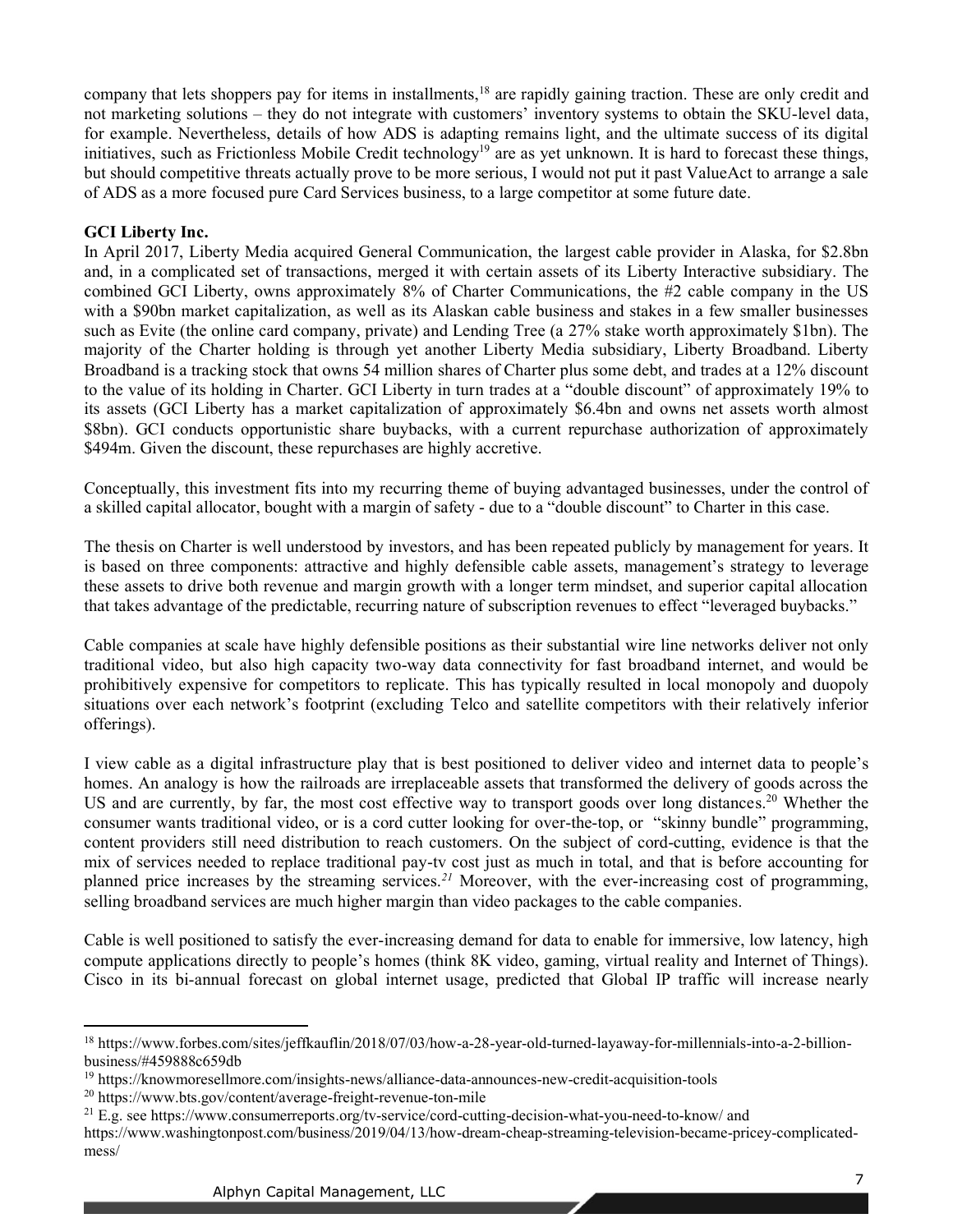threefold from 2016 to 2021.<sup>22</sup> Charter spent approximately \$9 per home passed to upgrade to an all-digital 1Gbps speed network, and according to management the company has a relatively low-cost upgrade path to 10Gps symmetrical speeds. For comparison, Deloitte estimate it will cost mobile telephone companies \$130bn- \$150bn to roll out  $5G<sup>23</sup>$ 

Recognizing that cable is a scale game, CEO Tom Rutledge has adopted the "Charter playbook." His goal has been to increase the overall number of customers by providing compelling, high-quality products combined in packages at prices that can't easily be replicated by competitors. "As you penetrate a fixed infrastructure, your average cost against that fixed infrastructure on a per-customer basis goes down, so your margins go up by higher penetrations in the fixed asset. $24$ 

<span id="page-7-0"></span>The company is coming off a heavy investment cycle. In 2016, Charter acquired Bright House Network and Time Warner Cable; it launched into a massive multi-year integration effort, bringing the three companies into a singular network, pricing strategy, and product strategy. This included labor and capital intensive projects such as combining 11 billing systems and service environments into one, and in-shoring customer service calls from 30% to 92% (with associated costs to build call centers and hire people). Concurrently, the company upgraded the network to all-digital, which meant shipping digital set-top boxes out to millions of customers, and took data speeds to 1Gbps over 750,000 miles of infrastructure (their DOCSIS 3.1 project). Lastly they rolled out a mobile offering supported by a Verizon MVNO throughout the footprint.

The faster digital network and improved customer service reduce churn, resulting in fewer activityintensive functions such as customer service calls and technician visits, which in turn reduce operating costs. 40% of new customers can now self-install digital set-top boxes that are shipped to them, again eliminating technician visits, and increasing numbers of customers consume media over their own devices (whether Roku or Apple TV), eliminating set-top box costs altogether. All told, capital expenditure will drop from \$9bn to \$7bn in 2019.

The results of all the above are beginning to be reflected in the numbers: in Q2 2019, Charter increased year-overyear total customers by 1m (4%), revenues by 4.5%, Net Income by 15%, and Free Cash Flow by 37% (due to the aforementioned reduction in capital expenditure). The company still has plenty of runway for growth, with 52% homes passed penetration and "a completely built, completely paid-for network in front of 48% of homes that we pass or [24](#page-7-0) million homes that we have no relationship with, and that's our opportunity.<sup>"24</sup>

To the third part of the thesis on capital allocation, in the words of John Malone, chairman of Liberty Media, Charter is a "clear, pure play, leveraged, free cash flow growth, buyback story." The company has taken advantage of its stable cash flows to lever up and buy back shares. Since September 2016, the company has bought back 21% of its shares outstanding for \$21.7bn, at an average price of approximately \$330 per share.

Finally, given Liberty Media's long term record of superior capital allocation and successful M&A, it is quite probable they will eventually find a way to collapse GCI Liberty into Charter, and possible they may look to sell Charter itself, provided they can obtain the right price; indeed both Sprint and Verizon were rumored to have been interested in 2018. With Liberty's inside knowledge of Charter and the media landscape, it is reasonable to expect they will make an intelligent decision that benefits shareholders.

## **Oaktree Specialty Lending Co.**

In October 2017 Oaktree Capital, one of the most respected and successful alternative asset mangers with a well deserved reputation for integrity and prudence, purchased a 19% stake in Fifth Street Finance (FSC),<sup>25</sup> a troubled Business Development Company, <sup>26</sup> changed its name to Oaktree Specialty Lending (OCSL), and took over as its

<sup>22</sup> Cisco: The Zettabyte Era: Trends and Analysis

<sup>&</sup>lt;sup>23</sup> https://www2.deloitte.com/us/en/pages/consulting/articles/communications-infrastructure-upgrade-deep-fiberimperative.html

<sup>&</sup>lt;sup>24</sup> Charter CEO Tom Rutledge speaking at the Goldman Sachs media conference on September  $18<sup>th</sup>$ , 2019

<sup>&</sup>lt;sup>25</sup> July 2017 13-D filing, stake since slightly reduced to  $16.8\%$  (May 2019 filing)

<sup>&</sup>lt;sup>26</sup> BDCs are closed-end investment companies, regulated by the Investment Company Act of 1940, that provide loans to smaller companies with limited access to public or syndicated capital markets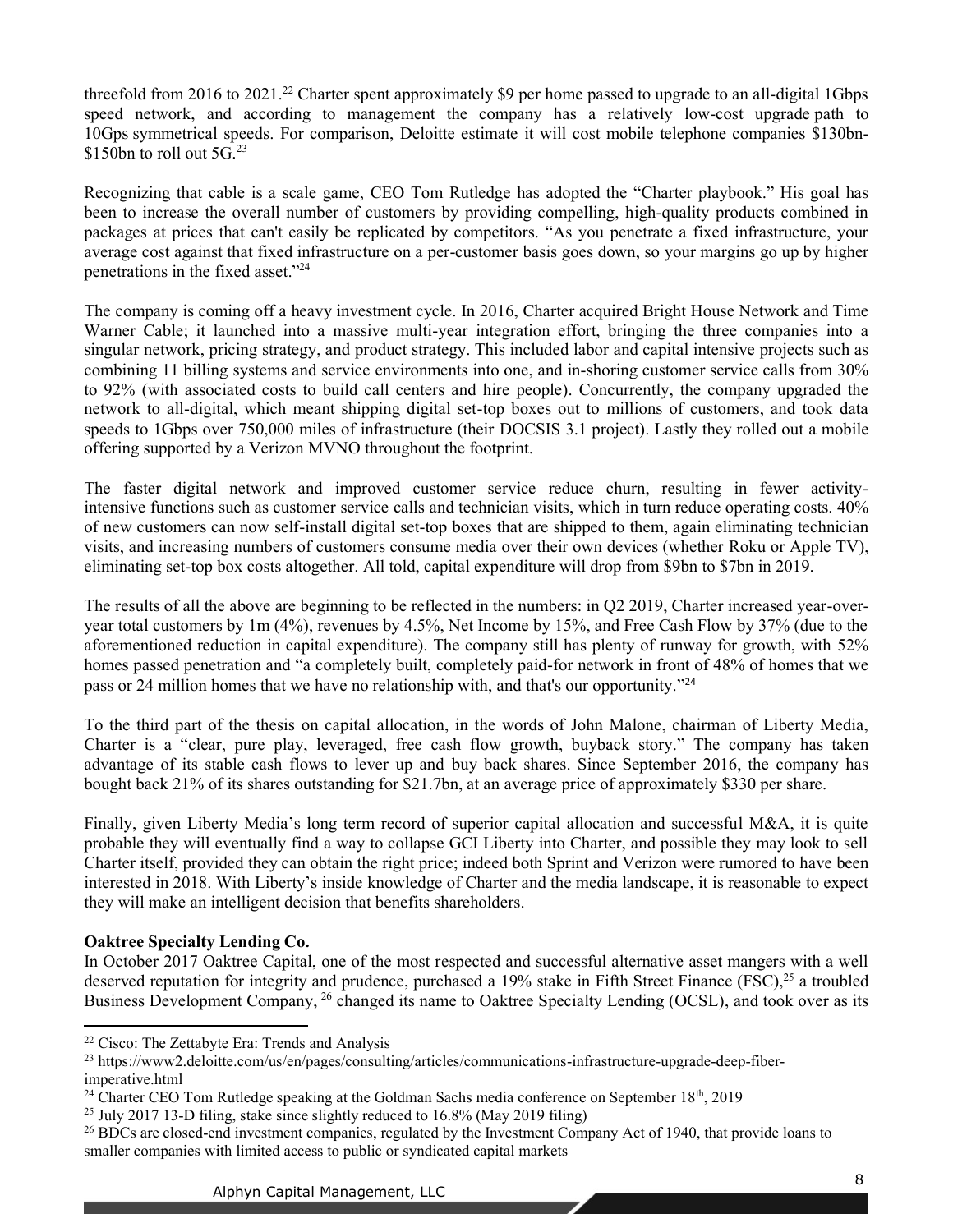investment advisor. The previous manager had numerous conflicts of interest, charged excessive fees, made poor capital allocation decisions, and demonstrated weak underwriting standards on its investments. Unsurprisingly, the share price had languished and the company traded at a large discount to its Net Asset Value (as much as 50%).

Oaktree installed a team of highly experienced senior credit specialists who immediately set about making sweeping changes, from upgrading back office/accounting/compliance operations, to bolstering the balanced sheet with a new \$600m credit facility. Most importantly, they took a deliberate approach to rebuilding the portfolio. At first, NAV per share dropped from \$6.19 to \$5.81 as they marked down non-performing assets that the previous manager had failed to do. They have since methodically built up NAV to \$6.60, investing in \$550m into core investments while reducing non-core investments by \$620m. The portfolio now comprises \$1.5 billion of investments diversified across 105 companies in 36 industries, with 80% invested in senior secured loans.

I will admit that OCSL does not have what I would consider a strong classical moat, and competes in a competitive space that is subject to credit cycles. One should therefore expect the position to be volatile at times. Nevertheless there are four things in particular that I appreciate.

First, the composition of their portfolio. They target fewer but larger investments (\$30 million to \$50 million in size), in more mature businesses that operate in less cyclical/more defensive industries, with lower amounts of leverage, with an emphasis on first and second lien secured loans. This was a marked difference to the old portfolio of smaller, tech heavy businesses that presented increased risk of credit impairments.

Second, their skillful execution. They proactively manage non-performing loans, for example restructuring Maverick Healthcare Group, a home health care products company that had been on non-accrual since Oaktree took over, and recouping their full principal balance plus accrued interest through the sale of the company.<sup>27</sup>

Third, their logical approach to investing. Instead of "pursuing riskier investments in order to generate loan volume or maintain portfolio yields... we are sticking to our core investment philosophy, which places a significant emphasis on protecting our investors' capital even if it requires sacrificing yield in the short term or moderating our pace of capital deployment. The current credit cycle is long by historical standards. And at some point in the future, the market will likely shift back to a more lender-friendly environment. In the event that a meaningful correction or disruption occurs, we believe that we will be able to take advantage of opportunities that arise given our demonstrated track record of investing across credit cycles.<sup>728</sup> They have reduced leverage to 0.58x with plenty of scope to increase size when more attractive conditions present themselves. <sup>29</sup>

Fourth, their access to parent company Oaktree Capital. This manifests in two ways. First is proprietary deal flow and extensive connections with banks and borrowers. This has already thrown up a number of co-investment opportunities, including a \$30 million senior secured loan to U.S. Well Services (fracking), a \$150 million first lien loan to Sorrento Therapeutics (biotech), and a \$40m loan to Lightbox (real estate data and software). These loans were all done at rates of LIBOR  $+550$  bps to  $+770$  bps and backed by significant hard assets or equity cushions, speaking to Oaktree's robust underwriting standards. Second is management depth. When CEO and chief investment officer, Edgar Lee, resigned in August for personal reasons, the company concurrently announced his replacement, Armen Panossian, who possesses an equally impressive resume (Head of Performing Credit at Oaktree, Stanford Law, Harvard MBA etc.), with little apparent disruption.<sup>30</sup>

OCSL pays a healthy 7.3% dividend yield on a cleaned up balance sheet. As at September 30<sup>th</sup>, 2019 shares trade at a 22% discount to NAV, providing us with a margin of safety, and well below the 10% to 20% premium that well managed BDCs typically command.

<sup>27</sup> Discussed in Q1 2019 earnings call

<sup>28</sup> Q2 2018 earnings presentation transcript

<sup>&</sup>lt;sup>29</sup> The Small Business Credit Availability Act of March 2018 allows BDCs to employ a 2:1 debt to equity leverage ratio.

OCSL's current ratio is  $0.58x$  and their target ratio is  $0.70x - 0.85x$ 

<sup>30</sup> https://investors.oaktreespecialtylending.com/node/14266/html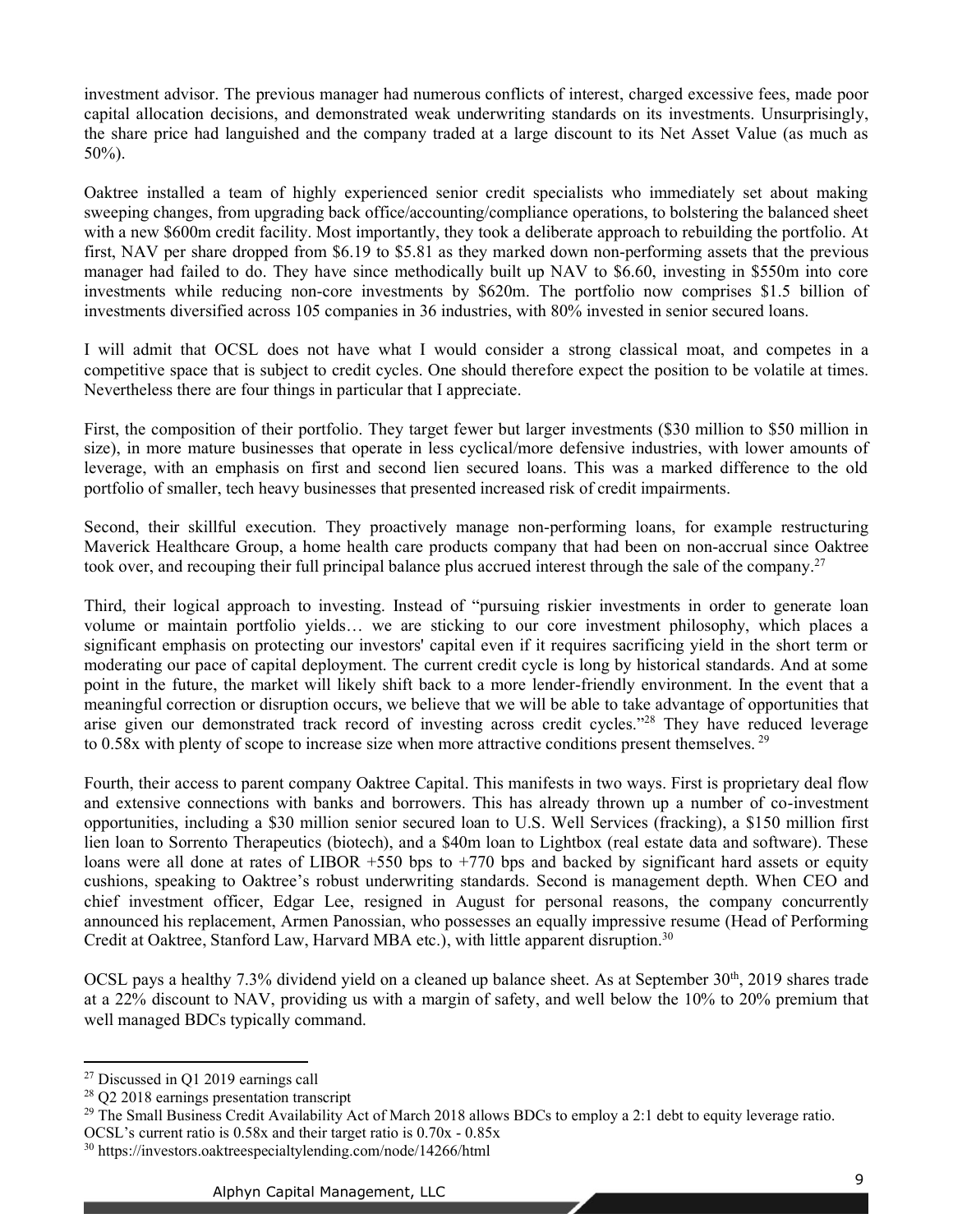## **Naspers Ltd. and Prosus NV**

I outlined the thesis on Naspers in my Q1 letter and Naspers has indeed completed the spinout of its international internet properties. The new entity is called Prosus, and is listed on the Euronext stock exchange in Amsterdam, the Netherlands. Naspers now owns the group's South African media assets as well as 75% of Prosus, and Prosus in turn owns stakes in Tencent, Mail.Ru and a host of rapidly growing internet properties in classifieds, payments, food delivery, online travel and other sectors.

Following the spin, Naspers trades at an approximate 35% discount to its holdings, while the Prosus discount is smaller at approximately  $17\%$ <sup>31</sup> I was pleased with management's efforts to communicate clearly and openly with shareholders regarding the spin, <sup>32</sup> and the combined company has many levers to pull to continue to close the discount and create value. For example, Prosus can distribute up to \$120bn in tax-free dividends through a capital reduction, and has a more favorable tax domicile from which to effect further tax-free spins as different segments reach maturity. Whatever actions are taken, it is reasonable to assume management will do everything in their power to ensure Naspers benefits, given that their option grants are in Naspers' shares.

As I wrote in my first letter "While the discount receives a lot of attention, the bigger picture, in my view, is that the company's portfolio of assets is likely to continue to compound at attractive rates for the foreseeable future." Thus far I am encouraged by the company's progress, especially with their classifieds business which now has 105m average monthly app users, 70m monthly net new listings, is (slightly) profitable and has a clear path for continued revenue growth.

# **Closing thoughts**

As I write this letter in early October, the market is starting to look like things might become volatile again. While that is never pleasant, the watchlist is full of a number of interesting companies just waiting to join the portfolio at the right price.

Samer Hakoura Alphyn Capital Management, LLC October 2019

 $31$  Bank of America Merrill Lynch report September  $16<sup>th</sup>$ , 2019

<sup>32</sup> https://www.newglobaltechgroup.com/en/home/